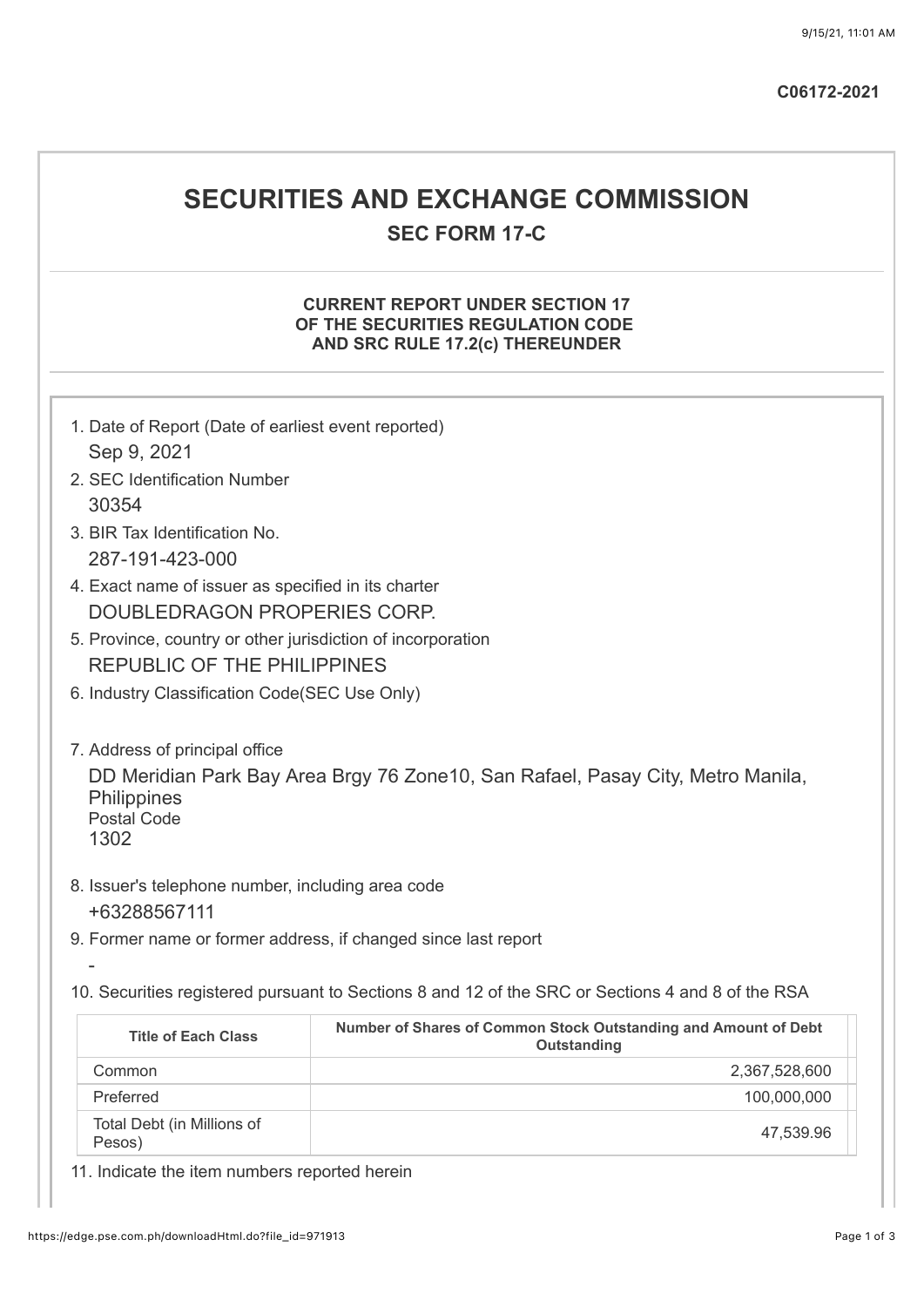*The Exchange does not warrant and holds no responsibility for the veracity of the facts and representations contained in all corporate disclosures, including financial reports. All data contained herein are prepared and submitted by the disclosing party to the Exchange, and are disseminated solely for purposes of information. Any questions on the data contained herein should be addressed directly to the Corporate Information Officer of the disclosing party.*



## **DoubleDragon Properties Corp. DD**

## **PSE Disclosure Form 13-1 - Change in Shareholdings of Directors and Principal Officers** *References: SRC Rule 23 (SEC Form 23-B) and Section 13 of the Revised Disclosure Rules*

#### **Subject of the Disclosure**

Acquisition of DD Common Shares

#### **Background/Description of the Disclosure**

In compliance with the Revised Disclosure Rules of the Exchange, we wish to advise that Mr. Ferdinand J. Sia, President of DoubleDragon Properties Corp. (DD), acquired a total of 107,500 common shares of DD on September 2, 2021, at an average price of P10.2018 per share, with a total value of P1,096,698.00.

| Name of Person              | Ferdinand J. Sia |
|-----------------------------|------------------|
| <b>Position/Designation</b> | President        |

#### **For Equity Securities**

|                                           |                        | Securities Acquired (A) or<br>Disposed (D) |                  |                           |                                                     | Nature of Indirect          |
|-------------------------------------------|------------------------|--------------------------------------------|------------------|---------------------------|-----------------------------------------------------|-----------------------------|
| Type of Security /<br><b>Stock Symbol</b> | Date of<br>Transaction | Number of<br><b>Shares</b>                 | (A)<br>or<br>(D) | Price per<br><b>Share</b> | <b>Ownership Form Direct</b><br>(D) or Indirect (I) | <b>Beneficial Ownership</b> |
| DD                                        | Sep 2, 2021            | $5,000$ A                                  |                  | $10.16$ D                 |                                                     |                             |
| <b>DD</b>                                 | Sep 2, 2021            | $100$ A                                    |                  | $10.18$ D                 |                                                     |                             |
| <b>DD</b>                                 | Sep 2, 2021            | 82,400 A                                   |                  | 10.20 D'                  |                                                     |                             |
| <b>DD</b>                                 | Sep 2, 2021            | $20,000$ A                                 |                  | $10.22$ D                 |                                                     |                             |

### **Number of Shares Owned after the Transaction**

| <b>Direct</b> | 740<br>$\sim$<br>$\sim$<br>$-$ , $-$                 |
|---------------|------------------------------------------------------|
| Indirect      | $\hat{\phantom{a}}$<br>◡<br>$\overline{\phantom{a}}$ |